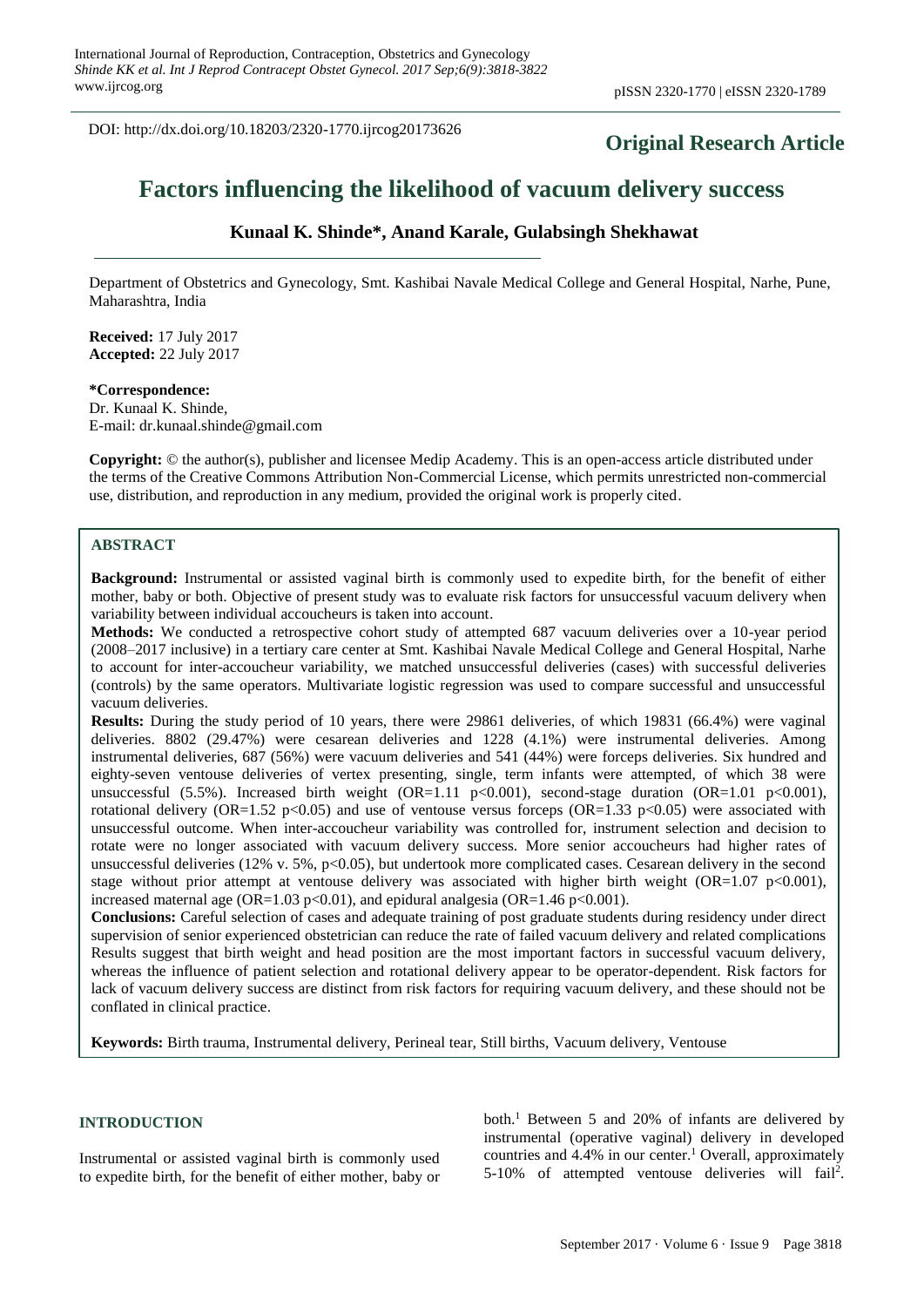Unsuccessful attempts are associated with a higher risk of adverse maternal outcomes than proceeding directly to cesarean delivery, including increased rates of general anesthetic and wound infection, as well as psychological trauma. Women who have had a previous failed attempt are likely to opt for an elective repeat cesarean delivery rather than another attempted vaginal birth. There are widespread procedural variations in assisted vaginal birth that depend on many factors. Operator choice is foremost among these, and this in itself is governed by the clinical scenario, local practice, geographical location, and occasionally consumer preference. The clinical indications for an assisted birth take into account maternal and fetal wellbeing. Maternal indications include exhaustion following prolonged labor, failure to progress in the second stage of labor, and medical conditions such as preeclampsia, placental abruption, or acquired or congenital heart disease. Fetal indications are fetal distress in the second stage of labor either due to the maternal condition or occurring independently of it. Other factors which must be taken into account are the station and position of the presenting part, moulding of the fetal head, comfort, morale and cooperation of the mother, as well as experience of the operator and the availability of the necessary equipments. <sup>1</sup> Last few decades have witnessed rise in number of vacuum deliveries among instrumental deliveries. 3-5 Established risk factors for requiring ventouse delivery include advanced maternal age, high body mass index (BMI), epidural analgesia, and high birth weight. The aim of this study is to identify risk factors for unsuccessful instrumental delivery, and thus aid the accoucheur in difficult decision-making.

## **METHODS**

A cohort of 29861 women with vertex-presenting, single, liveborn infants at term (37-42 completed weeks of gestation), aiming for vaginal delivery was identified over a 10-year period in a single tertiary obstetrics teaching center at Pune. Data regarding each woman's pregnancy, labor, and delivery were recorded by resident shortly after the birth, and were subsequently obtained from the record section of the hospital. Deliveries were classified according to the final mode of delivery. Out of these 29861 deliveries, 19831 (66.4%) were vaginal deliveries. 8802 (29.47%) were cesarean deliveries and 1228 (4.1%) were instrumental deliveries. Among instrumental deliveries, 687 (56%) were vacuum deliveries and 541 (44%) were forceps deliveries (Table 1). In the present study, vacuum deliveries were carried out, when station of head was either at  $+1$  or  $+2$ . In seventy percent cases, vacuum was applied by junior consultant and thirty percent by resident doctor under supervision of the consultant. Approximately 65% of cases were primigravidas and remaining were multigravidas Unsuccessful vacuum deliveries were defined as those where ventouse was applied to the fetal head, but the eventual mode of delivery was cesarean delivery. The indications and procedures for vacuum delivery in our center are as defined in the operative vaginal delivery guidance from the Royal College of Obstetricians and Gynaecologists. Characteristics of the materno-fetal dyad were extracted from the hospital records, including maternal age (at time of delivery), BMI (at first trimester prenatal booking), parity (prior to delivery), ethnicity, and the birth weight of the infant. Birth weight was recorded to the nearest gram. Variables related to the delivery attempt were also noted: whether epidural analgesia was used prior to the delivery attempt, the length of time between diagnosis of second stage and the time of delivery (time fully dilated), and the instrument selected. Gestational age was recorded to the nearest week. Only those cases where birth occurred within the interval 37- 42 weeks completed gestation were included. No adjustment was made for infants found to be small or large for gestational age. No record of the station of the presenting part was available within our dataset. However, to our knowledge, no delivery was carried out where the presenting part was above the level of the ischial spines. The seniority of accoucheur attempting delivery was also recorded, and classified into four types, the Postgraduate and senior residents, Assistant Professors, Associate Professor and Professors as classified by the MCI (Medical Council of India) teacher's eligibility criteria.

#### *Statistical analysis*

In present statistical analyses, group-wise comparisons were carried out using either Student's t-test, and Pearson's chi-squared test for categorical data. Several multivariate regression models were also fit, Findings were considered statistically significant at an alpha level of 0.05. All data analysis was conducted using the R statistical software package. Failed vacuum delivery was modeled using logistic regression with the following covariates: birth weight, maternal age, ethnicity, maternal BMI, seniority of accoucheur, parity, delivery during daylight hours, and use of epidural analgesia. Separate analyses were run for two cohorts: the full cohort, and a case-control subset. The full cohort comprised all successful and unsuccessful ventouse deliveries.

#### **RESULTS**

During the study period of 10 years, there were 29861 deliveries, of which 19831 (66.4%) were vaginal deliveries. 8802 (29.47%) were cesarean deliveries and 1228 (4.1%) were instrumental deliveries. Among instrumental deliveries, 687 (56%) were vacuum deliveries and 541 (44%) were forceps deliveries (Table 1).

In the present study, vacuum deliveries were carried out, when station of head was either at  $+1$  or  $+2$ . In seventy percent cases, vacuum was applied by junior consultant and thirty percent by resident doctor under supervision of the consultant. Approximately 65% of cases were primigravidas and remaining were multigravidas. With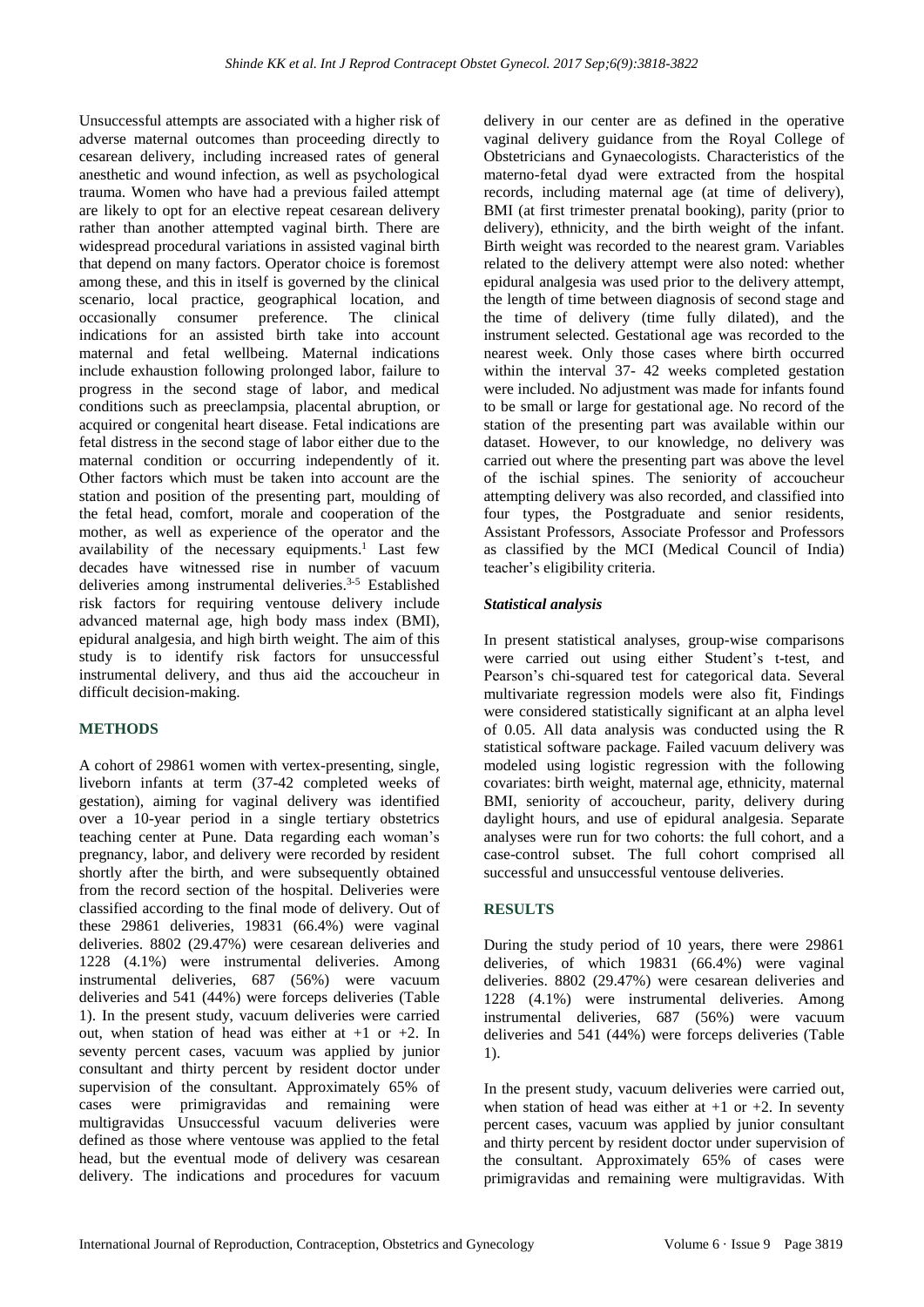increasing parity, the incidence of vacuum delivery decreased (Table 2).

#### **Table 1: Information regarding mode of delivery during study period.**

| <b>Mode of delivery</b> | No. of cases $(n=29861)$ | $\frac{0}{0}$ |
|-------------------------|--------------------------|---------------|
| Vaginal delivery        | 19831                    | 66.41         |
| <b>LSCS</b>             | 8802                     | 29.47         |
| Ventouse delivery       | 687                      | 2.3           |
| Forceps                 | 541                      | 18            |

**Table 2: Paritywise distribution of ventouse deliveries.**

| <b>Gravida</b>           | No. of cases $(n=687)$ % |       |
|--------------------------|--------------------------|-------|
| G <sub>1</sub>           | 447                      | 65.06 |
| G <sub>2</sub>           | 221                      | 32.16 |
| G <sub>3</sub>           | 12                       | 1.74  |
| G <sub>4</sub> and above |                          | 1 O 1 |

In 54% of cases, vacuum was applied for prophylactic indications and for therapeutic indications in 46% of cases. Vaginal Birth after Cesarean section and maternal exhaustion were the commonest indications for vacuum application (Table 3).

#### **Table 3: Indications for ventouse delivery.**

| <b>Indication</b>   | No. of cases $(n=687)$ | $\frac{0}{0}$ |
|---------------------|------------------------|---------------|
| Previous LSCS       | 146                    | 21.25         |
| Heart disease       | 48                     | 6.98          |
| Severe hypertension | 107                    | 15.57         |
| Severe anemia       | 21                     | 3.05          |
| Maternal exhaustion |                        |               |
| /poor maternal      | 219                    | 31.87         |
| bearing down        |                        |               |
| Rigid perineum      | 76                     | 11.06         |
| Foetal distress     | 61                     | 8.87          |
| Second of the twins | 9                      | 1.31          |

Six percent cases had either perineal or cervico vaginal tears that required suturing. There were three cases of third degree perineal tear.

#### **Table 4: Maternal morbidity in ventouse delivery**

| <b>Maternal morbidity</b>         | No. of cases $(n=687)$ % |      |
|-----------------------------------|--------------------------|------|
| Extension of<br>episiotomy        | 27                       | 3.93 |
| Vaginal laceration                | 12                       | 1.74 |
| Cervical laceration               | 3                        | 0.43 |
| Postpartum<br>hemorrhage          | 11                       | 1.6  |
| Need for blood<br>transfusion     | 6                        | 0.87 |
| Episiotomy wound<br>complications |                          | 1.31 |
|                                   |                          |      |

Six cases required blood transfusion for atonic postpartum hemorrhage following vacuum delivery. Nine cases had episiotomy wound related complications in the form of wound dehiscence requiring suturing (Table 4).

#### **Table 5: Neonatal morbidity and perinatal mortality.**

| Morbidity/ mortality No. of cases $(n=687)$ |    | $\frac{0}{0}$ |
|---------------------------------------------|----|---------------|
| Birth asphyxia                              | 14 | 2.03          |
| Birth trauma                                | 2  | 0.29          |
| Meconium aspiration                         | 4  | 0.58          |
| NICU admissions                             | 17 | 2.47          |
| Still births                                |    | 0.14          |
| Neonatal deaths                             |    | 0.43          |

Twenty babies (2.9%) had morbidity in the form of birth asphyxia, meconium aspiration or birth trauma. There were three neonatal deaths and one fresh still birth (Table 5).

#### **Table 6: All cases of successful vacuum delivery compared to all cases of vacuum delivery, using multivariate analysis with a binomial logistic regression model.**

| <b>Variable</b>         | Odds Ratio (95% CI) |
|-------------------------|---------------------|
| Rotation (not required) | Ref                 |
| Rotation (required)     | $1.32(1.01-2.26)$ * |
| Birth weight (per 100g  | $1.01(1.06-1.12)$ † |
| increase)               |                     |
| Time fully dilated      | $1.01(1.00-1.01)$ † |
| Parity                  | $0.89(0.76-1.21)$   |
| Maternal age            | $1.01(0.99-1.06)$   |
| Day shift               | Ref                 |
| Night shift             | $0.96(0.73-1.26)$   |
| No epidural             | Ref                 |
| Epidural                | $1.21(0.94-1.66)$   |

Model coefficients are expressed as odds ratios and 95% confidence intervals (CI). Associations that meet the threshold for statistical significance (alpha level  $= 0.05$ ) are shown in boldface. \*p<0.05, *†*p<0.001, CI, confidence interval

Out of Six hundred and eighty-seven ventouse deliveries of vertex presenting, single, term infants were attempted, 38 were unsuccessful (5.5%). Increased birth weight  $(OR=1.11 \text{ p} < 0.001)$ , second-stage duration  $(OR=1.01 \text{ p}$  $p<0.001$ ), rotational delivery (OR=1.52  $p<0.05$ ) and use of ventouse versus forceps  $(OR=1.33 \text{ p} < 0.05)$  were associated with unsuccessful outcome. Table 6 shows the results of the regression analysis for the full cohort.

Table 7 shows the results of the regression analysis for the case-control subset. Increased birth weight  $(p<0.001)$ and longer time fully dilated (p<0.001) remain statistically significant, even after accounting for interaccoucheur variability.

The need for rotation and the instrument used are no longer significant at the 0.05 level.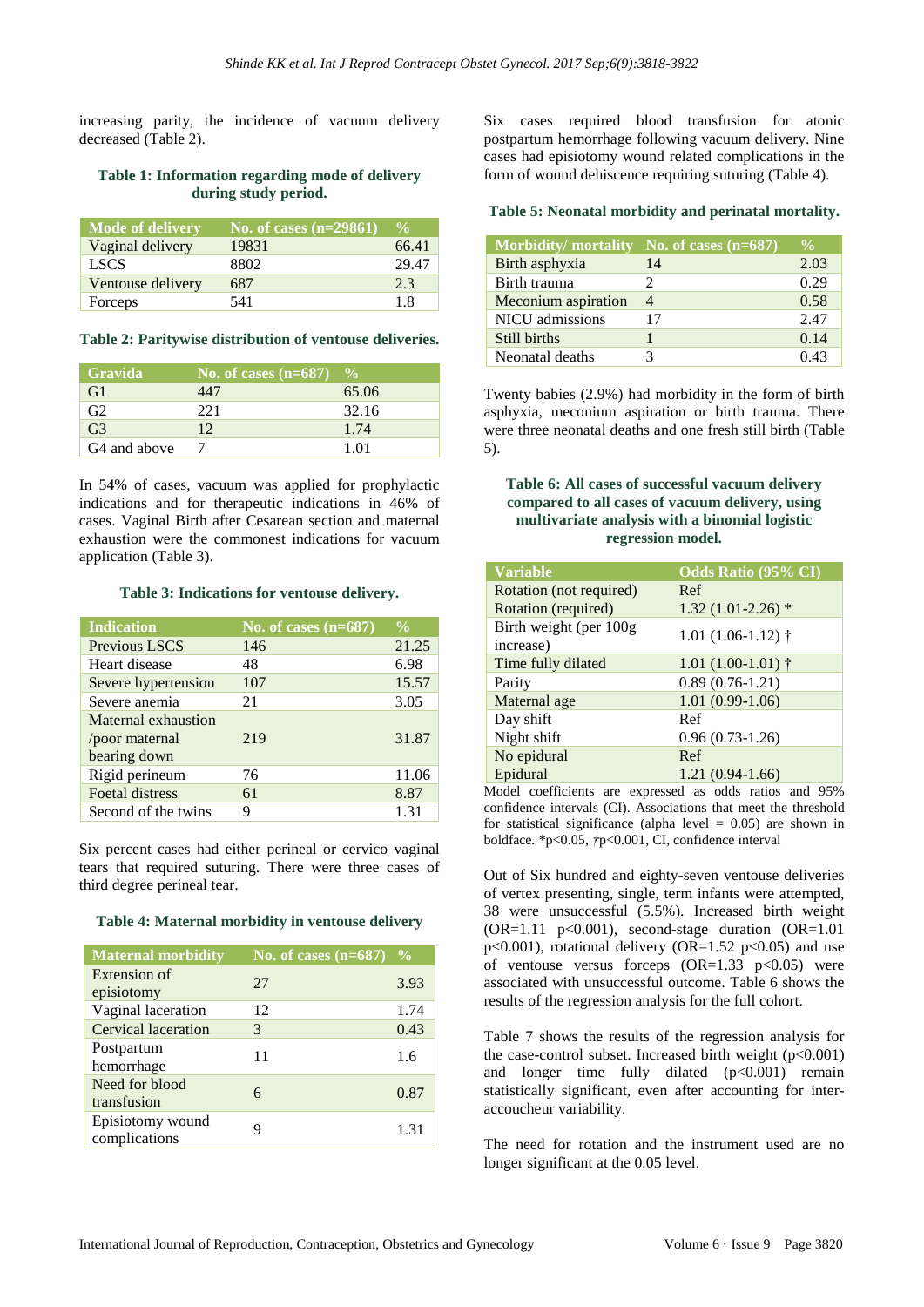#### **Table 7: Influence of parameters known to the accoucheur prior to instrumental delivery attempt on birth weight.**

| <b>Variable</b>     | <b>Odds Ratio (95% CI)</b> |
|---------------------|----------------------------|
| Gestational age     | $4.88(4.35-5.48)$ *        |
| Parity              | $1.37(1.11-1.69)$ †        |
| <b>Maternal BMI</b> | $0.10(0.10-1.20)$          |
| Maternal age        | $0.98(0.96-1.01)$          |

Multivariate analysis was performed using a logistic regression model. Model coefficients are expressed as odds ratios and 95% Cs. \*p<0.001, *†*p<0.01. CI, confidence interval. Associations that meet the threshold for statistical significance (alpha level  $=$ 0.05) are shown in boldface.

When inter accoucheur variability was controlled for, instrument selection and decision to rotate were no longer associated with vacuum delivery success. More senior accoucheurs (Associate Professor and Professors) had higher rates of unsuccessful deliveries (12% v. 5%, p<0.05), but undertook more complicated cases Figure 1 Cesarean delivery in the second stage without prior attempt at vantouse delivery was associated with higher birth weight ( $OR=1.07$  p $<0.001$ ), increased maternal age  $(OR=1.03 \text{ p} < 0.01)$ , and epidural analgesia  $(OR=1.46$ p<0.001).



**Figure 1: Likelihood of success in instrumental delivery classified by accoucheur type.**

#### **DISCUSSION**

Historically, the obstetric forceps, which preceded the development of the vacuum cup by many decades, was the primary instrument used. However, more recently this has been superseded by the vacuum in some countries<sup>3</sup>. In the United Kingdom, there has been an increasing use of vacuum compared to forceps. 4,5

The most common complications of assisted vaginal birth for the mother involve perineal trauma. Life-threatening complications are very rare. <sup>6</sup> Subgaleal hematoma, which is quoted as occurring in 1-4% of babies born with vacuum extraction, is the most important life-threatening complication of this mode of delivery.<sup>7-9</sup>

In present study, it was observed that increased birthweight and increased duration of second stage are strongly associated with lack of success in vacuum delivery in both the unmatched and case control analyses. Use of ventouse rather than forceps, and attempted rotation of the fetal head are associated with lack of success in the unmatched analysis only. One possible interpretation of the associations between instrument selection, rotation, and instrumental delivery outcome is that their influence may be operator-dependent. It is recognized that fetal head malposition in the second stage is a risk factor for adverse labor outcomes.<sup>11,12</sup> While rotational instrumental delivery in our study had a higher rate of failure than non-rotational delivery, this was not the case for individual experienced operators, suggesting that more extensive experience of operative vaginal delivery would benefit trainee obstetricians. Although previous studies have concluded, as we do here in the full cohort analysis, that overall forceps delivery is more likely to achieve successful vaginal delivery than ventouse there is also evidence that operator preference for a particular instrument can affect the delivery outcome. 13-17 However, rotation of the fetal head is considered a controversial procedure by many obstetricians, despite data showing low complication rates. 18-20 Although more experienced accoucheurs had the highest unadjusted rates of unsuccessful instrumental attempts, this is likely to be because more difficult deliveries are usually handled by more senior obstetricians. After adjusting for birth weight and the need for rotation, junior obstetrics trainees had the highest adjusted rates of unsuccessful instrumental delivery, indicating that increased training and experience are imperative.

The main limitations of our study include the difficulty in classifying deliveries where sequential instruments were used, and the inability from our database to identify a small number of babies presenting in the occipitoposterior position who may have been delivered by instrument without rotation. Additionally, is possible that the longer time in second stage during unsuccessful instrumental deliveries may be partially explained by the extra time required to perform cesarean delivery, but we are unable to distinguish this possibility from a clinical effect of having a prolonged second stage using the data available.

In present study, it was demonstrated that once the need for instrumental delivery has been determined, the factors involved are reduced to a simple problem of mass and orientation to achieve delivery. Birth weight is difficult to estimate prior to delivery; however, it is the major determinant of likelihood of success. Continued training in instrumental delivery for obstetricians is invaluable, as our study demonstrates significant improvement in success rates with increasing experience, ability to select the appropriate instrument, and ability to rotate the fetal head. Future research could focus on better methods of